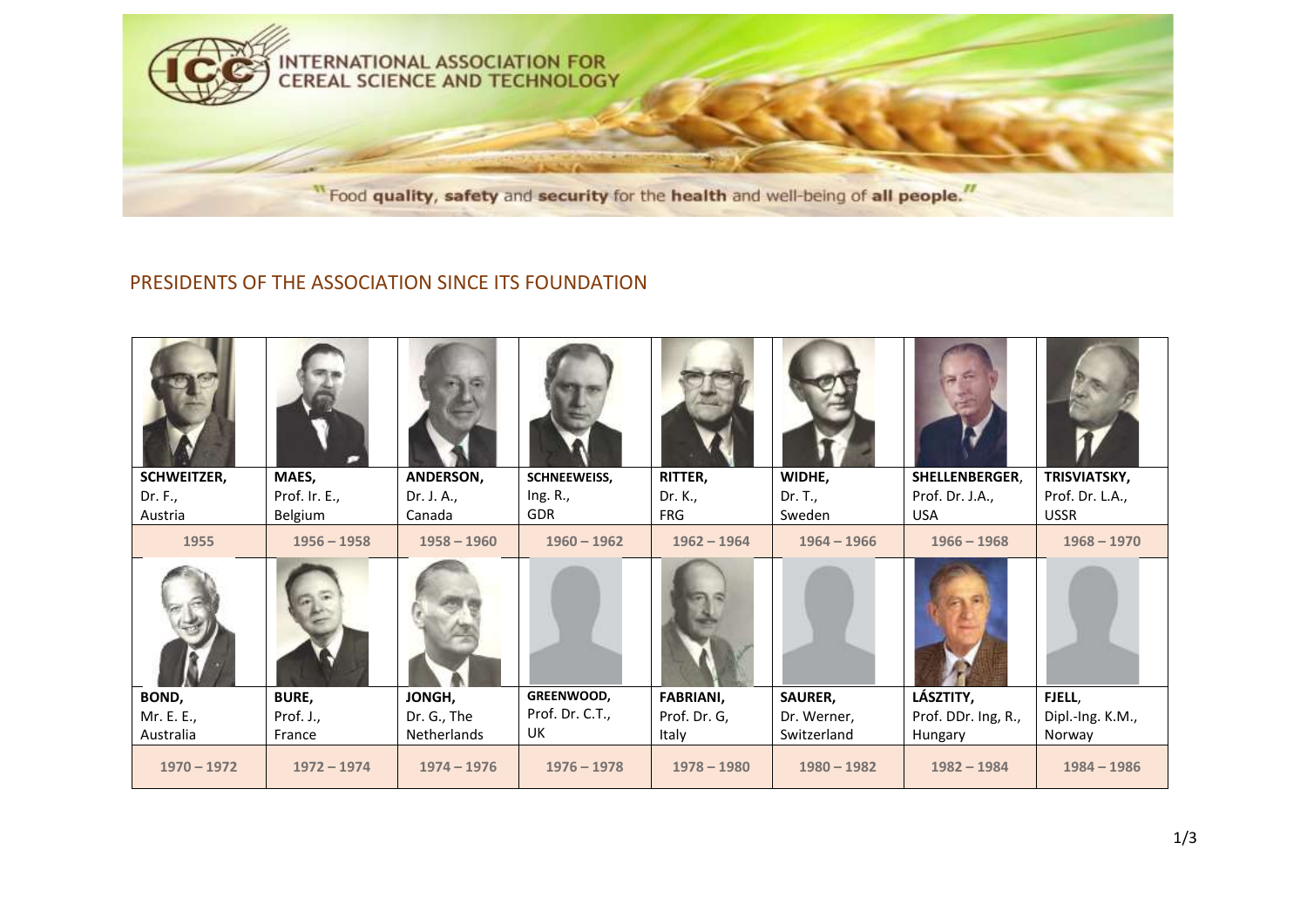

| JANKIEWICZ,     | SALOVAARA,    | HOLAS,        | STEYN,           | PATTAKOU,     | SEIBEL,       | <b>CRACKNELL,</b> | CHUNG,        |
|-----------------|---------------|---------------|------------------|---------------|---------------|-------------------|---------------|
| Prof. Dr. M.,   | Prof. Dr. H., | Dr. H.,       | Dr. P. S., South | Dr. V.,       | Prof. Dr. W., | Mr. R., Australia | Prof. Dr. O., |
| Poland          | Finland       | <b>CSFR</b>   | Africa           | Greece        | Germany       |                   | <b>USA</b>    |
| $1986 - 1988$   | $1988 - 1990$ | $1990 - 1992$ | $1992 - 1994$    | $1994 - 1996$ | $1996 - 1998$ | $1998 - 2000$     | $2000 - 2002$ |
|                 |               |               |                  |               |               |                   |               |
| VAN DER KAMP,   | CAUVAIN,      | COLLAR,       | TAYLOR,          | CARCEA,       | ABECASSIS,    | WANG,             | KÖKSEL,       |
| Drs. J.W.,      | Dr. S.,       | Prof. C.,     | Prof. J.R.N,     | Dr. M.,       | Dr. J.,       | Dr. F.,           | Prof. H.,     |
| The Netherlands | UK            | Spain         | South Africa     | Italy         | France        | China             | Turkey        |
| $2002 - 2004$   | $2004 - 2006$ | $2006 - 2008$ | $2008 - 2010$    | $2010 - 2012$ | $2012 - 2014$ | $2014 - 2016$     | $2016 - 2018$ |